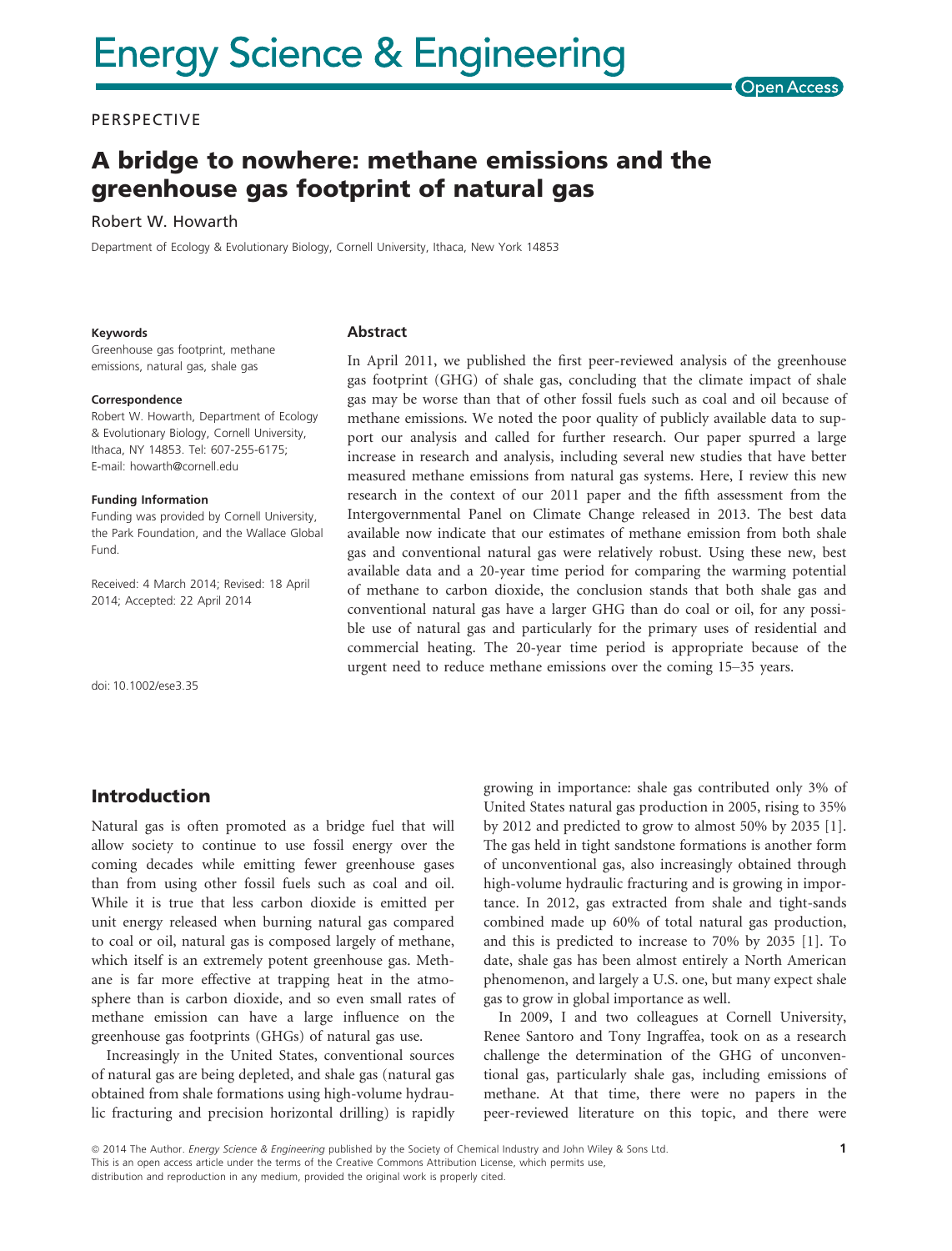relatively few papers even on the contribution of methane to the GHG of conventional natural gas [2–4]. At the end of 2009, the U.S. Environmental Protection Agency (EPA) still did not distinguish between conventional gas and shale gas, and they estimated methane emissions for the natural gas industry using emission factors from a 1996 study conducted jointly with the industry [5]; shale gas is not mentioned in that report, which is not surprising since significant shale gas production only started in the first decade of the 2000s.

We began giving public lectures on our analysis in March 2010, and these attracted media attention. One of our points was that it seemed likely that complete life cycle methane emissions from shale gas (from well development and hydraulic fracturing through delivery of gas to consumers) were greater than from conventional natural gas. Another preliminary conclusion was that the EPA methane emission estimates (as they were reported in 2009 and before, based on [5]) seemed at least two- to three-fold too low. In response to public attention from our lectures, the EPA began to reanalyze their methane emissions [6], and in late 2010, EPA began to release updated and far higher estimates of methane emissions from the natural gas production segment [7]. In April 2011, we published our first paper on the role of methane in the GHG of shale gas [8]. We concluded that (1) the amount and quality of available data on methane emissions from the natural gas industry were poor; (2) methane emissions from shale gas were likely 50% greater than from conventional natural gas; and (3) these methane emissions contributed significantly to a large GHG for both shale gas and conventional gas, particularly when analyzed over the timescale of 20-years following emission. At this shorter timescale – which is highly relevant to the concept of natural gas as a bridge or transitional fuel over the next two to three decades – shale gas appeared to have the largest greenhouse warming consequences of any fossil fuel (Fig. 1). Because our conclusion ran counter to U.S. national energy policy and had large implications for climate change, and because the underlying data were limited and of poor quality, we stressed the urgent need for better data on methane emissions from natural gas systems. This need has since been amplified by the Inspector General of the EPA [9].

Our paper received immense media coverage, as evidenced by Time Magazine naming two of the authors



Figure 1. Comparison of the greenhouse gas footprint of shale gas, conventional natural gas, coal, and oil to generate a given quantity of heat. Two timescales for analyzing the relative warming of methane and carbon dioxide are considered: an integrated 20-year period (top) and an integrated 100-year period (bottom). For both shale gas and conventional natural gas, estimates are shown for the lowand high-end methane emission estimates from Howarth et al. [8]. For coal, estimates are given for surface-mined and deep-mined coal, since methane emissions are greater for deeper mines. Blue bars show the direct emissions of carbon dioxide during combustion of the fuels; the small red bars show the indirect carbon dioxide emissions associated with developing and using the fuels; and the magenta bars show methane emissions converted to g C of carbon dioxide equivalents using periodappropriate global warming potentials. Adapted from [8].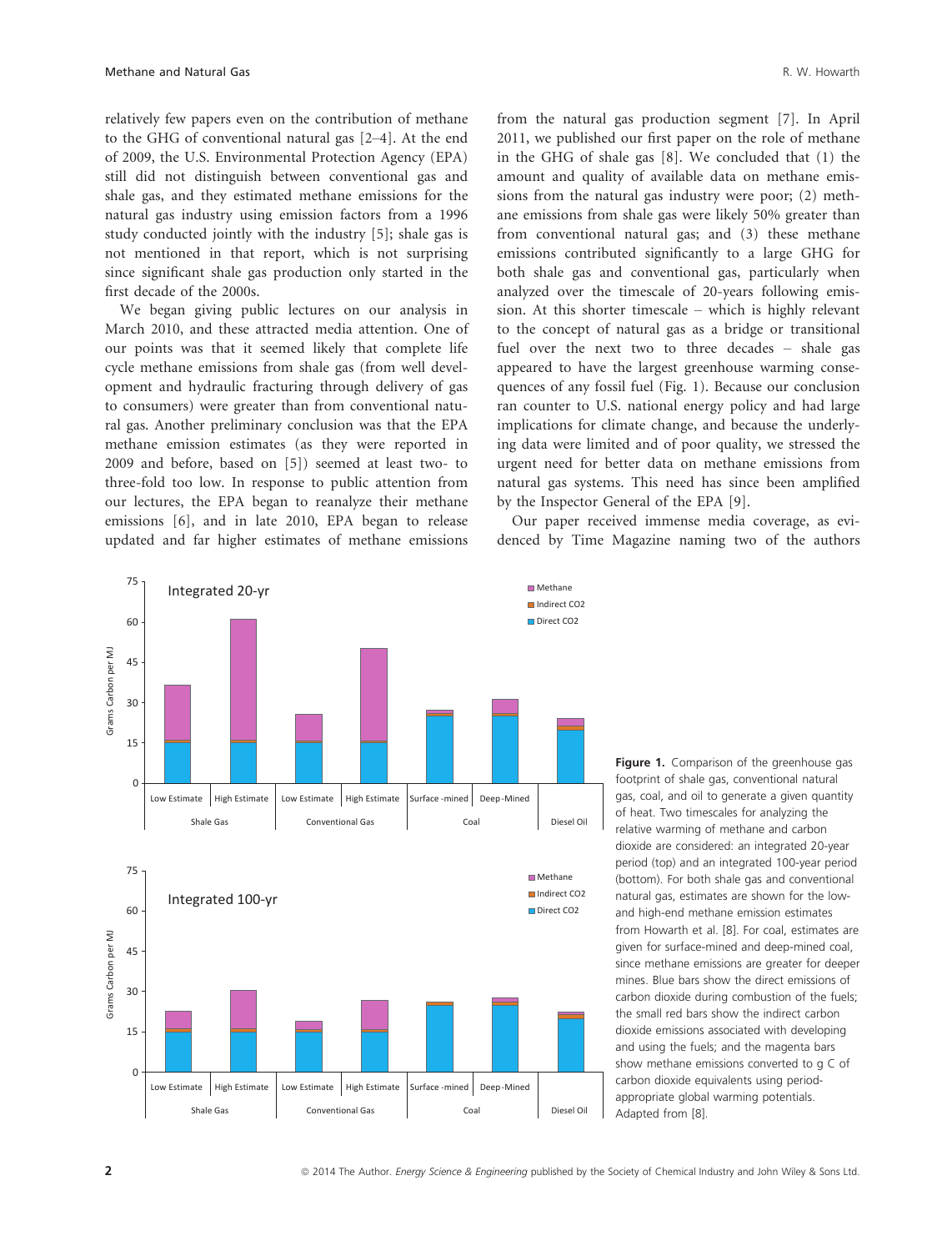(Howarth and Ingraffea) "People who Mattered" to the global news in the December 2011 Person of the Year Issue [10]. The nine months after our paper was published saw a flurry of other papers on the same topic, a huge increase in the rate of publication on the topic of methane and natural gas compared to prior years and decades. While some of these offered support for our analysis, most did not and were either directly critical of our work, or without referring to our analysis reached conclusions more favorable to shale gas as a bridge fuel. Few of these papers published in the 9 months after our April 2011 paper provided new data; many simply offered different interpretations of previously presented information (as is reviewed briefly below). However, in 2012 and 2013 many new studies were published with major new insights and sources of data. In this paper, I briefly review the work on methane and natural gas published between April 2011 and February 2014, concentrating on those studies that have produced new primary data.

There are four components that are central to evaluating the role of methane in the GHG footprint of natural gas: (1) the amount of carbon dioxide that is directly emitted as the fuel is burned and indirectly emitted to obtain and use the fuel; (2) the rate of methane emission from the natural gas system (often expressed as a fraction of the lifetime production of the gas well, normalized to the amount of methane in the gas produced); (3) the global warming potential (GWP) of methane, which is the relative effect of methane compared to carbon dioxide in terms of its warming of the global climate system and is a function of the time frame considered after the emission of the methane; and (4) the efficiency of use of natural gas in the energy system. The GHG is then determined as:

#### GHG footprint

 $=[CO<sub>2</sub> emissions + (GWP \times methane emissions)]/efficiency$ 

There is widespread consensus on the magnitude of the direct emissions of carbon dioxide, and the indirect emissions of carbon dioxide used to obtain and use natural gas (for example, in building and maintaining pipelines, drilling and hydraulically fracturing wells, and compressing gas), while uncertain, are also relatively small [8]. In this paper, I separately consider each of the other three factors (methane emissions, GWP, and efficiency of use) in the context of our April 2011 paper [8] and the subsequent literature.

## How Much Methane is Emitted by Natural Gas Systems?

We used a full life cycle analysis in our April 2011 paper, estimating the amount of methane emitted to the atmosphere as a percentage of the lifetime production of a gas well (normalized to the methane content of the natural gas), including venting and leakages at the well site but also during storage, processing, and delivery to customers. For conventional natural gas, we estimated a range of methane emissions from 1.7% to 6% (mean =  $3.8\%$ ), and for shale gas a range of 3.6% to 7.9% (mean =  $5.8\%$ ) [8]. We attributed the larger emissions from shale gas to venting of methane at the time that wells are completed, during the flowback period after high-volume hydraulic fracturing, consistent with the findings of the EPA 2010 report [7]. We assumed all other emissions were the same for conventional and shale gas. We estimated that downstream emissions (emissions during storage, long-distance transport of gas in high-pressure pipelines, and distribution to local customers) were 1.4–3.6% (mean = 2.5%) of the lifetime production of a well, and that the upstream emissions (at the well site and for gas processing) were in the range of  $0.3-2.4\%$  (mean = 1.4%) for conventional gas and  $2.2-4.3\%$  (mean =  $3.3\%$ ) for shale gas (Table 1).

Table 1. Full life cycle-based methane emission estimates, expressed as a percentage of total methane produced in natural gas systems, separated by upstream emissions for conventional gas, upstream emissions for unconventional gas including shale gas, and downstream emissions for all natural gas. Studies are listed chronologically, and our April 2011 study is boldfaced.

|                           | Upstream<br>conventional<br>gas | Upstream<br>unconventional<br>gas | Downstream |
|---------------------------|---------------------------------|-----------------------------------|------------|
| EPA 1996 [5]              | 0.2%                            |                                   | 0.9%       |
| Hayhoe<br>et al. [2]      | 1.4                             |                                   | 2.5        |
| Jamarillo<br>et al. [4]   | 0.2                             |                                   | 0.9        |
| Howarth                   | 1.4                             | 3.3                               | 2.5        |
| et al. [8]                |                                 |                                   |            |
| EPA [11]                  | 1.6                             | 3.0                               | 0.9        |
| Ventakesh<br>et al. [12]  | 1.8                             |                                   | 0.4        |
| Jiang et al. [13]         |                                 | 2.0                               | 0.4        |
| Stephenson<br>et al. [14] | 0.4                             | 0.6                               | 0.07       |
| Hultman<br>et al. [15]    | 1.3                             | 2.8                               | 0.9        |
| Burnham<br>et al. [16]    | 2.0                             | 1.3                               | 0.6        |
| Cathles<br>et al. [17]    | 0.9                             | 0.9                               | 0.7        |

Total emissions are the sum of the upstream and downstream emissions. Studies are listed chronologically by time of publication. Dashes indicate no values provided. The full derivation of the estimates shown here is provided elsewhere [18, 19].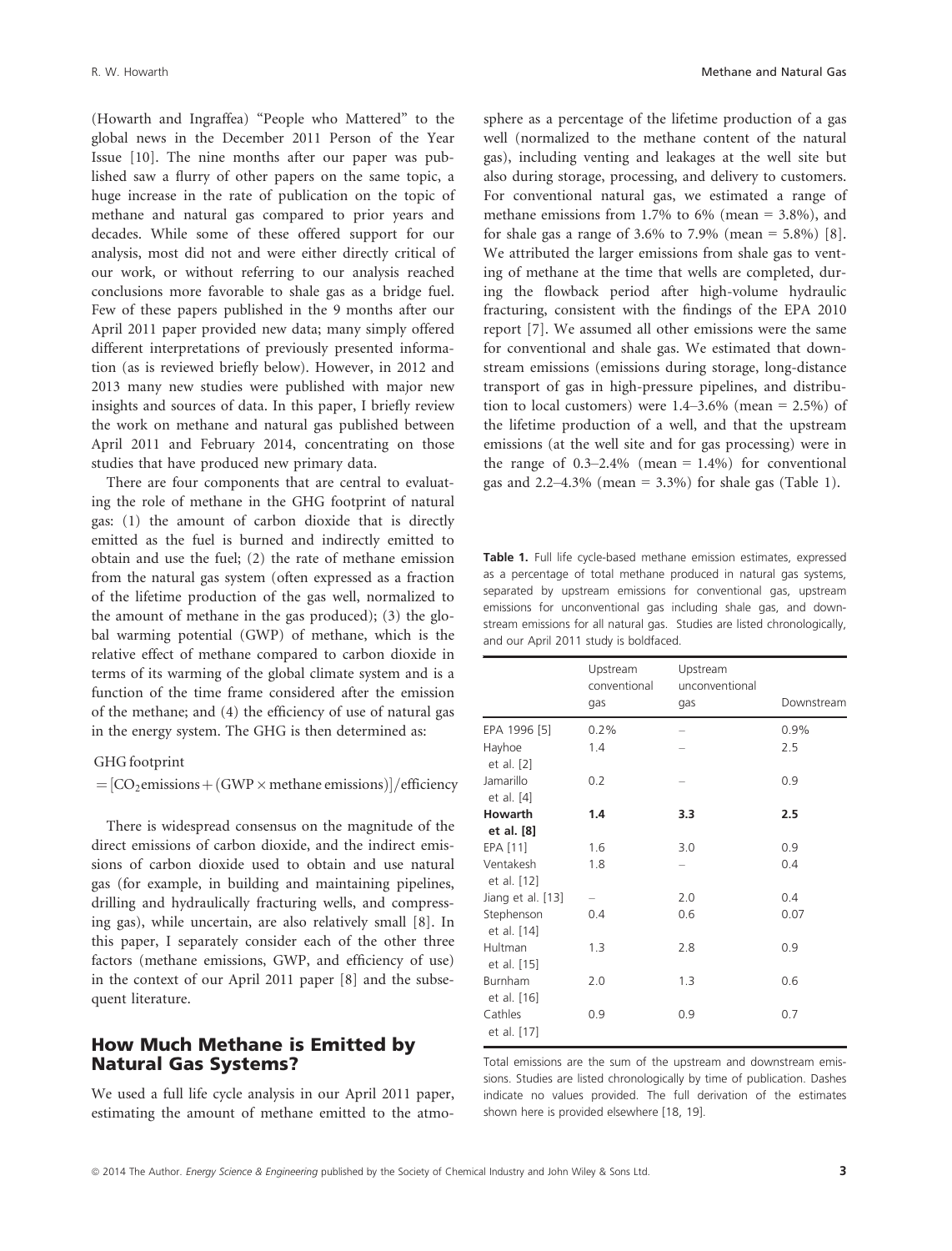Although there were no prior papers on methane emissions from shale gas when our paper was published, we can compare our estimates for conventional natural gas with earlier literature (Table 1). Our mean estimates for both upstream and downstream emissions were identical to the "best estimate" of Hayhoe et al. [2], although that paper presented a wider range of estimates for both upstream and downstream. It is important to note that we used several newer sources of information not available to Hayhoe et al. [2], making the agreement all the more remarkable. The Howarth et al. [8] estimates were substantially higher than the emission factors used by the EPA through 2009 based on the 1996 joint EPA-industry study [5], which were only 1.1% for total emissions, 0.2% for upstream emissions, and 0.9% for downstream emissions. In the only other peer-reviewed paper on life cycle methane emissions from conventional gas published in the decade or two before our paper, Jamarillo et al. [4] relied on these same EPA emission factors, although new data on downstream emissions had already shown these emission factors to be too low [3].

Through late 2010 and the first half of 2011, the EPA provided a series of updates on their methane emission factors from the natural gas industry, giving estimates for shale gas for the first time as well as substantially increasing their estimates for conventional natural gas. These are discussed in detail by us elsewhere [18, 19]. Note that the EPA did not and still has not updated their estimates for downstream emissions, still using a value of 0.9% from a 1996 study [5]. For upstream emissions, the revised EPA estimates gave emission factors of 1.6% (an increase from their earlier value of 0.2%) for conventional natural gas and 3.0% for shale gas [18, 19]. Note that the EPA estimates for upstream emissions presented in 2011 [11] were 14% higher than ours for conventional gas and 10% lower than ours for shale gas. Total emissions were more divergent, due to the large difference in downstream emission estimates (Table 1).

In addition to the revised EPA emission factors, many other papers presented life cycle assessments of methane emissions from shale gas, conventional gas, or both in the immediate 9 months after April 2011 (Table 1). We and others have critiqued these publications in detail elsewhere [18–20]. Here, I will emphasize four crucial points: 1 For the upstream emissions in Table 1, all studies relied on the same type of poorly documented and highly uncertain information. These poor-quality data led us in Howarth et al. [8] to call for better measurements on methane fluxes, conducted by independent scientists. Several such studies have been published in the past 2 years, as is discussed further below, and these provide a more robust approach for estimating methane emissions.

- 2 At least some of the differences among values in Table 1 are due more to different assumptions about the lifetime production of a shale gas well than to differences in emissions per well [18, 20]. Note that the upstream life cycle emissions are scaled to the lifetime production of a well (normalized to the methane content of the gas produced for the estimates given in Table 1), and this was very uncertain in 2011 since shale gas development is such a new phenomenon [21]. A subsequent detailed analysis by the U.S. Geological Survey has demonstrated that the mean lifetime production of unconventional gas wells is in fact lower than any of papers in Table 1 assumed [22], meaning that upstream shale gas emissions per production of the well from all of the studies should be higher, in some cases substantially so [18, 20].
- 3 The downstream emissions in Table 1 are particularly uncertain, as highlighted by both Hayhoe et al. [2] and Howarth et al. [8]. Note that all of the other papers listed in Table 1 base their downstream emissions on the EPA emission factors from 1996 [5], and none are higher than those EPA estimates, even though a 2005 paper in Nature demonstrated higher levels of emission from long-distance pipelines in Europe [3]. Several of the papers in Table 1 have downstream emissions that are lower than the 1996 EPA values, as they are focused on electric power plants and assume that these plants are drawing on gas lines that have lower emissions than the average, which would include highly leaky lowpressure urban distribution lines [12–14, 16]. Some recent papers have noted a high incidence of leaks in natural gas distribution systems in two U.S. east coast cities [23, 24], but these new studies have yet placed an emission flux estimate on these leaks. Another study demonstrated very high methane emissions from fossil fuel sources in Los Angeles but could not distinguish between downstream natural gas emissions and other sources [25]. Given the age of gas pipelines and distribution systems in the United States, it should come as no surprise that leakage may be high [8, 18, 19]. Half of the high-pressure pipelines in the United States are older than 50 years [18], and parts of the distribution systems in many northeastern cities consist of cast-iron pipes laid down a century ago [24].
- 4 While one of the papers in Table 1 by Cathles and his colleagues [17], characterized our methane emission estimates as too high and "at odds with previous studies," that in fact is not the case. As noted above, both our downstream and upstream estimates for conventional gas are in excellent agreement with one of the few previous peer-reviewed studies [2]. Furthermore, our upstream emissions are in good agreement with the majority of the papers published in 9 months after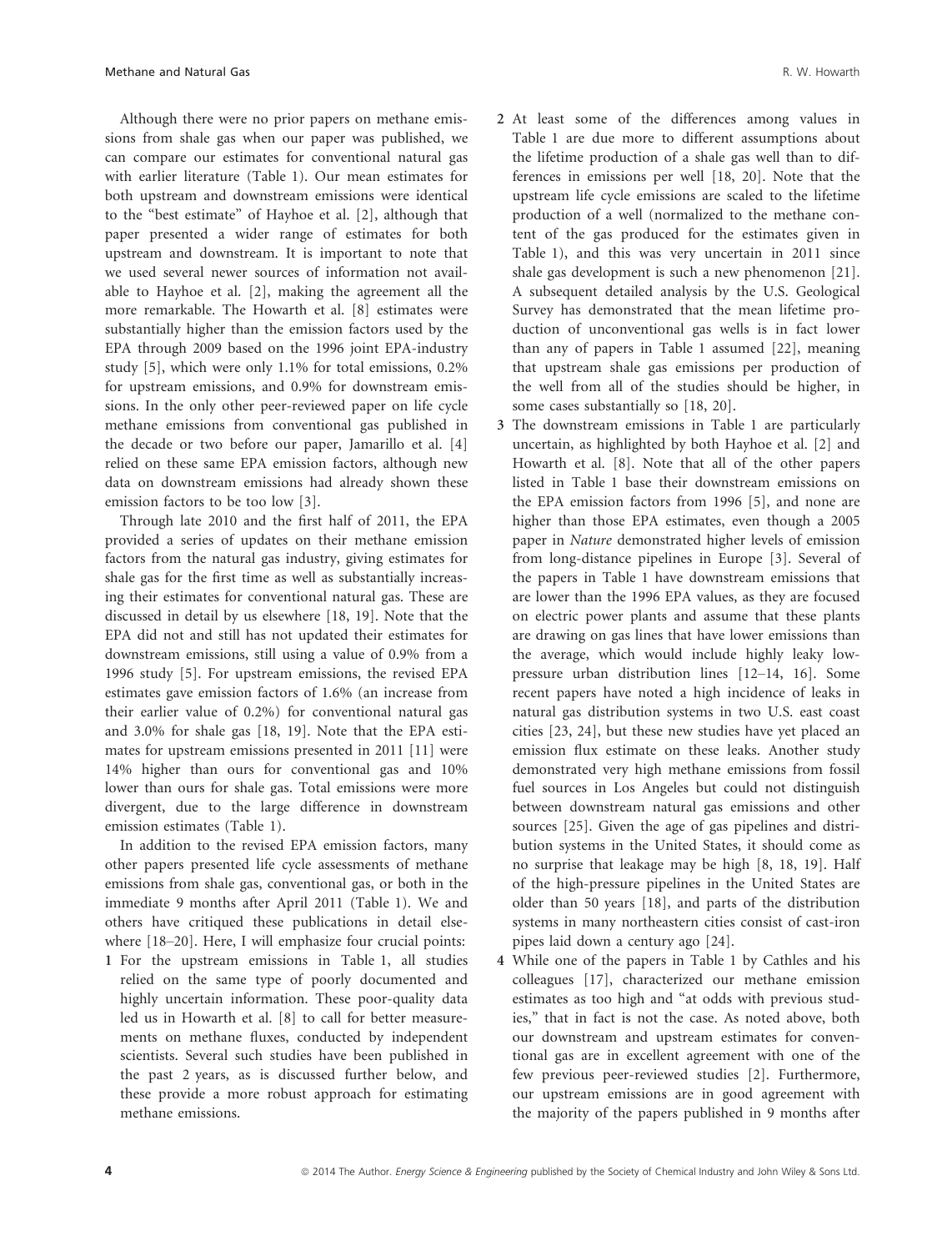ours: for conventional gas, our mean estimate of 1.4% compares with the mean for all the other studies in Table 1 of 1.33%; if we exclude the very low estimate from Stephenson et al. [14], which was based on an analysis of what the gas industry is capable of doing rather than on any new measurements, and also the relatively low estimate from Cathles et al. [17], which was based on the assumption that the gas industry would not vent gas for economic and safety issues (see critique of this in [18]), the mean of the other four studies is 1.7, or almost twice as high as the Cathles et al. [17] estimate and 20% higher than our estimate. For shale gas, again excluding Stephenson et al. [14] and Cathles et al. [17] as well as our estimate, the other four studies in Table 1 have a mean estimate of 2.3, a value 2.5-fold greater than that from Cathles et al. [17] and 30% less than our mean estimate. From this perspective, the estimates of Cathles et al. [17] appear to be greater outliers than are ours.

Since 2012, many new papers have produced additional primary data (Fig. 2). Two of these found very high upstream methane emission rates from unconventional gas fields (relative to gross methane production), 4% for a tight-sands field in Colorado [26] and 9% for a shale gas field in Utah [27], while another found emissions from a shale gas field in Pennsylvania to be broadly consistent with the emission factors we had published in our 2011 paper [28]. All three of these studies inferred rates from atmospheric data that integrated a large number of wells at the basin scale. The new Utah data [27] are much higher than any of the estimates previously published for upstream emissions from unconventional gas fields (Fig. 2), while the measurement for the Colorado tightsands field [26] overlaps with our high-end estimate for upstream unconventional gas emissions in Howarth et al. [8]. The Utah and Colorado studies may not be representative of the typical methane emissions for the entire United States, in part, because they focused on regions where they expected high methane fluxes based on recent declines in air quality. But I agree with the conclusion of Brandt and his colleagues [29] that the "bottom-up" estimation approaches that we and all the other papers in Table 1 employed are inherently likely to lead to underestimates, in part, because some components of the natural gas system are not included. As one example, the recent Pennsylvania study, which quantified fluxes from discrete locations on the ground by mapping methane plumes from an airplane, found very high emissions from many wells that were still being drilled, had not yet reached the shale formation, and had not yet been hydraulically fractured [28]. These wells represented only 1% of the wells in the area but were responsible for 6–9% of the regional methane flux from all sources. One explanation is that the drill rigs encountered pockets of shallower gas and released this to the atmosphere. We, the EPA, and all of the papers in Table 1 had assumed little or no methane emissions from wells during this drilling phase.

Allen and colleagues [30] published a comprehensive study in 2013 of upstream emissions for both conventional and unconventional gas wells for several regions in the United States, using the same basic bottom-up approach as the joint EPA-industry study of 1996 used [5]. As with that earlier effort, this new study relied heavily on industry cooperation, and was funded largely by industry with coordination provided by the Environmental Defense Fund. For the United States as a whole at the



new data are for upstream emissions, while others give only averages for natural gas systems in the United States. No new measurements for downstream emissions alone have been published since 2005 [8, 26, 27, 29, 30, 32].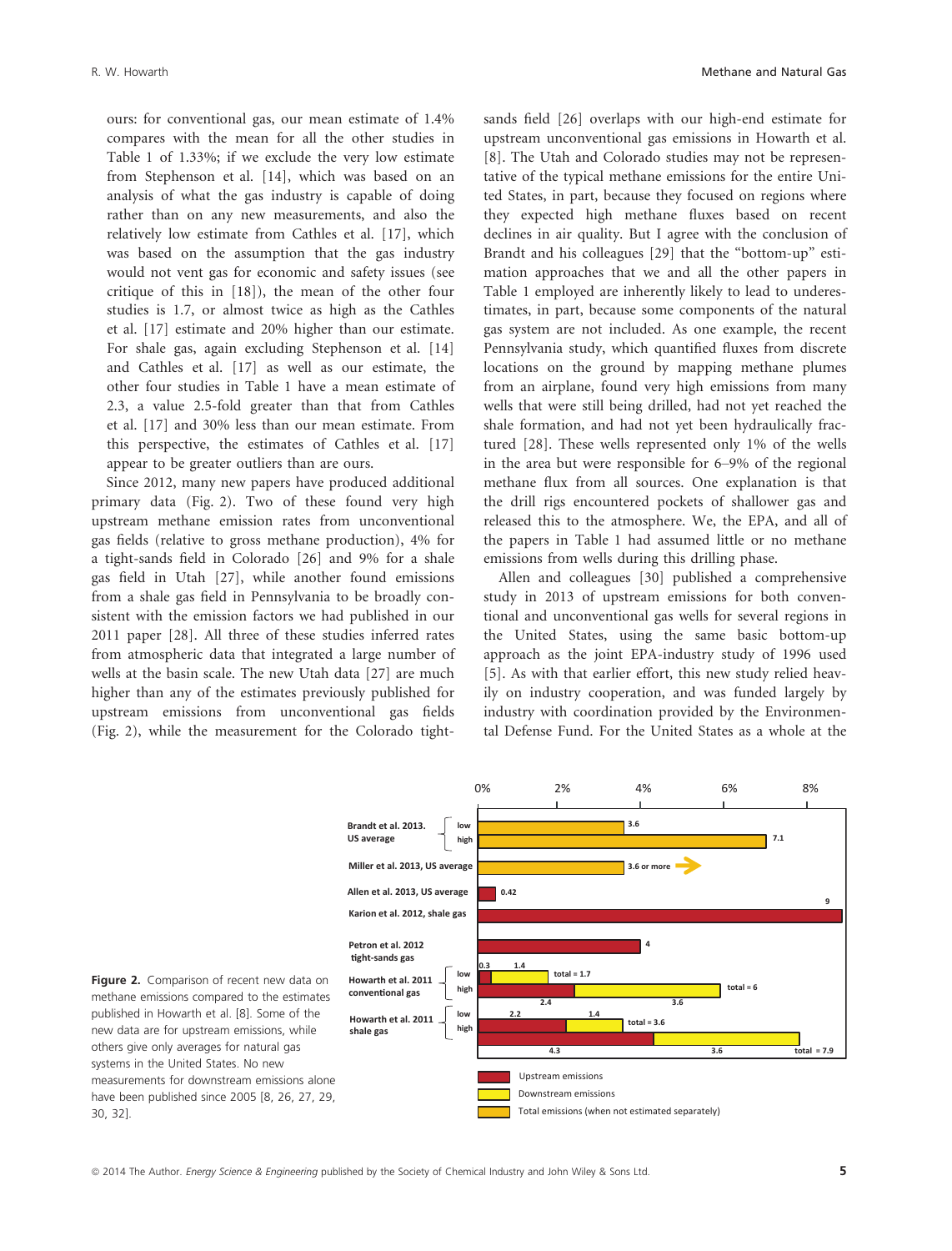time of their study, Allen et al. [30] concluded that upstream methane emissions were only 0.42% of the natural gas production by the wells (Fig. 2), a value at the low end of those seen in Table 1. Using the low-end estimates, "best-case" scenarios for upstream emissions from Howarth et al. [8] and the mix of shale gas and conventional gas produced in the United States in 2012, I estimate the U.S. national best-case emission rate would be 0.5%, or similar to that observed by Allen and colleagues. It should not be surprising that their study, in relying on industry access to their sampling points, ended up in fact measuring the best possible performance by industry.

In 2013, the EPA reduced their emission estimates for the oil and gas industry, essentially halving their upstream emissions for average natural gas systems from 1.8% to 0.88% for the year 2009 (with the mix of conventional and unconventional gas for that year) from what they had reported in 2011 and 2012; the EPA estimate for downstream emissions remained at 0.9%, giving a total national emission estimate of 1.8%. EPA took this action to decrease their emission factors for upstream emissions despite the publication in 2012 of the methane emissions from a Colorado field [26] and oral presentations at the American Geophysical Union meeting in December 2012 of the results subsequently published by Karion and colleagues [27] and Caulton and colleagues [28], all of which would have suggested higher emissions, perhaps spectacularly so. As is discussed by Karion et al. [27], the decrease in the upstream methane emissions by EPA in 2013 was driven by a non-peer-reviewed industry report [31] which argued that emissions from liquid unloading and during refracturing of unconventional wells were far lower than used in the EPA [11] assessment. At least in part in response to these changes by EPA, the Inspector General for the EPA concluded that the agency needs improvements in their approach to estimating emissions from the natural gas industry [9].

An important paper published late in 2013 [32] indicates the EPA made a mistake in reducing their emission estimates earlier in the year. In this analysis, the most comprehensive study to date of methane sources in the United States, Miller and colleagues used atmospheric methane monitoring data for 2007 and 2008 – 7710 observations from airplanes and 4984 from towers from across North America – together with an inverse model to assess total methane emissions nationally from all sources. They concluded that rather than reducing methane emission terms between their 2011 and 2013 inventories, EPA should have increased anthropogenic methane emission estimates, particularly for the oil and gas industry and for animal agriculture operations. They stated that methane emissions from the United States oil and gas industry are very likely two-fold greater or more than indicated by the factors EPA released in 2013 [32]. This suggests that total methane emissions from the natural gas industry were at least 3.6% in 2007 and 2008 (Fig. 2).

In early 2014, Brandt and his colleagues [29] reviewed the technical literature over the past 20 years on methane emissions from natural gas systems. They concluded that "official inventories consistently underestimate actual methane emissions," but also suggested that the very high estimates from the top–down studies in Utah and Colorado [26, 27] "are unlikely to be representative of typical [natural gas] system leakage rates." In the supplemental materials for their paper, Brandt et al. [29] state that methane emissions in the United States from the natural gas industry are probably greater than the 1.8% assumed by the EPA by an additional 1.8–5.4%, implying an average rate between 3.6% and 7.1% (mean = 5.4%) [33] (Fig. 2).

This recent literature suggests to me that the emission estimates we published in Howarth et al. [8] are surprisingly robust, particularly for conventional natural gas (Fig. 2). The results from two of the recent top–down studies [26, 27] indicate our estimates for unconventional gas may have been too low. Partly in response to our work and their own reanalysis of methane emissions from shale gas wells, EPA has now promulgated new regulations that will as of January 2015 reduce methane emissions at the time of well completions, requiring capture and use of the gas instead in most cases. Some wells are exempt, and the regulation does not apply to venting of methane from oil wells, including shale oil wells, which often have associated gas. Nonetheless, the regulations are an important step in the right direction, and will certainly help, if they can be adequately enforced. Even still, though, results such as those from the Pennsylvania flyover showing high rates of methane emission during the drilling phase of some shale gas wells [28] suggest that methane emissions from shale gas may remain at levels higher than from conventional natural gas.

# The GWP of Methane

While methane is far more effective as a greenhouse gas than carbon dioxide, methane has an atmospheric lifetime of only 12 years or so, while carbon dioxide has an effective influence on atmospheric chemistry for a century or longer [34]. The time frame over which we compare the two gases is therefore critical, with methane becoming relatively less important than carbon dioxide as the timescale increases. Of the major papers on methane and the GHG for conventional natural gas published before our analysis for shale gas, one modeled the relative radiative forcing by methane compared to carbon dioxide continu-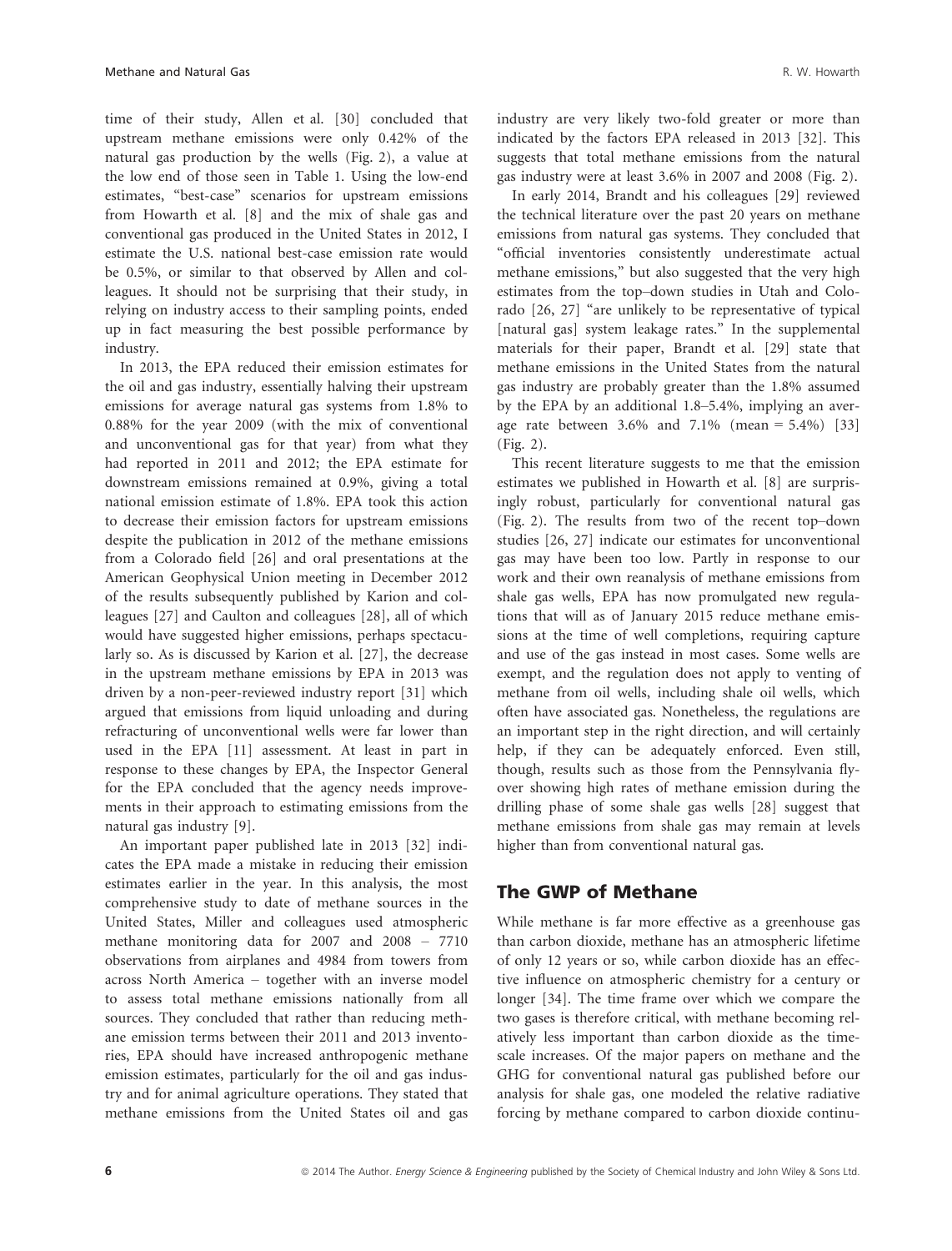ously over a 100-year time period following emission [2], and two used the global warming approach (GWP) which compares how much larger the integrated global warming from a given mass of methane is over a specified period of time compared to the same mass of carbon dioxide. Of the two that used the GWP approach, one showed both 20-year and 100-year GWP analyses [3] while another used only a 100-year GWP time frame [4]. Both used GWP values from the Intergovernmental Panel on Climate Change (IPCC) synthesis report from 1996 [35], the most reliable estimates at the time their papers were published. In subsequent reports from the IPCC in 2007 [36] and 2013 [34] and in a paper in Science by workers at the NASA Goddard Space Institute [37], these GWP values have been substantially increased, in part, to account for the indirect effects of methane on other radiatively active substances in the atmosphere such as ozone (Table 2).

In Howarth et al. [8], we used the GWP approach and closely followed the work of Lelieveld and colleagues [3] in presenting both integrated 20 and 100 year periods, and in giving equal credence and interpretation to both timescales. We upgraded the approach by using the most recently published values for GWP at that time [37].

Table 2. Comparison of the timescales considered in comparing the global warming consequences of methane and carbon dioxide.

| Publication                              | Timescale<br>considered       | 20-year<br><b>GWP</b>          | 100-year<br><b>GWP</b> |
|------------------------------------------|-------------------------------|--------------------------------|------------------------|
| <b>IPCC [35]</b>                         | 20 and 100 years              | 56                             | 21                     |
| Hayhoe et al. [2]                        | $0-100$ years                 | NA.                            | NA.                    |
| Lelieveld et al. [3]                     |                               | 56                             | 21                     |
|                                          | 20 and 100 years              |                                | 21                     |
| Jamarillo et al. [4]<br><b>IPCC [36]</b> | 100 years<br>20 and 100 years | $\overline{\phantom{0}}$<br>72 | 25                     |
| Shindell et al. [37]                     | 20 and 100 years              | 105                            | 33                     |
| Howarth et al. [8]                       | 20 and 100 years              | 105                            | 33                     |
|                                          |                               | 105                            | 33                     |
| Hughes [20]                              | 20 and 100 years              |                                |                        |
| Venkatesh et al. [12]                    | 100 years                     |                                | 25                     |
| Jiang et al. [13]                        | 100 years                     |                                | 25                     |
| Wigley [38]                              | $0-100$ years                 | NА                             | <b>NA</b>              |
| Stephenson et al. [14]                   | 100 years                     |                                | 25                     |
| Hultman et al. [15]                      | 20 and 100 years              | 72, 105                        | 25, 44                 |
| Skone et al. [39]                        | 100 years                     |                                | 25                     |
| Burnham et al. [16]                      | 100 years                     |                                | 25                     |
| Cathles et al. [17]                      | 100 years                     |                                | 25                     |
| Alvarez et al. [40]                      | $0-100$ years                 | NА                             | <b>NA</b>              |
| <b>IPCC [34]</b>                         | 10, 20, and 100 years         | 86                             | 34                     |
| Brandt et al. [29]                       | 100 years                     |                                | 25                     |

Studies are listed chronologically by time of publication. Values for the global warming potentials at 20 and 100 years given, when used in the studies. NA stands for not applicable and is shown when studies did not use the global warming potential approach. Dashes are shown for studies that did not consider the 20-year GWP. Studies that are bolded provided primary estimates on global warming potentials, while other studies are consumers of this information.

These more recent GWP values increased the relative warming of methane compared to carbon dioxide by 1.9-fold for the 20-year time period (GWP of 105 vs. 56) and by 1.6-fold for the 100-year time period (GWP of 33 vs. 21; Table 2). Our conclusion was that for the 20-year time period, shale gas had a larger GHG than coal or oil even at our low-end estimates for methane emission (Fig. 1); conventional gas also had a larger GHG than coal or oil at our mean or high-end methane emission estimates, but not at the very low-end range for methane emission (the best-case, low-emission scenario). At the 100-year timescale, the influence of methane was much diminished, yet at our high-end methane emissions, the GHG of both shale gas and conventional gas still exceeded that of coal and oil (Fig. 1).

Of nine new reports on methane and natural gas published in 9 months after our April 2011 paper [8], six only considered the 100-year time frame for GWP, two used both a 20- and 100-year time frame, and one used a continuous modeling of radiative forcing over the 0–100 time period (Table 2). Of the six papers that only examined the 100-year time frame, all used the lower GWP value of 25 from the 2007 IPCC report rather than the higher value of 33 published by Shindell and colleagues in 2009 that we had used; this higher value better accounts for the indirect effects of methane on global warming. Many of these six papers implied that the IPCC dictated a focus on the 100-year time period, which is simply not the case: the IPCC report from 2007 [36] presented both 20- and 100-year GWP values for methane. And two of these six papers criticized our inclusion of the 20-year time period as inappropriate [14, 17]. I strongly disagree with this criticism. In the time since April 2011 I have come increasingly to believe that it is essential to consider the role of methane on timescales that are much shorter than 100 years, in part, due to new science on methane and global warming presented since then [34, 41, 42], briefly summarized below.

The most recent synthesis report from the IPCC in 2013 on the physical science basis of global warming highlights the role of methane in global warming at multiple timescales, using GWP values for 10 years in addition to 20 and 100 years (GWP of 108, 86, and 34, respectively) in their analysis [34]. The report states that "there is no scientific argument for selecting 100 years compared with other choices," and that "the choice of time horizon .... depends on the relative weight assigned to the effects at different times" [34]. The IPCC further concludes that at the 10-year timescale, the current global release of methane from all anthropogenic sources exceeds (slightly) all anthropogenic carbon dioxide emissions as agents of global warming; that is, methane emissions are more important (slightly) than carbon dioxide emissions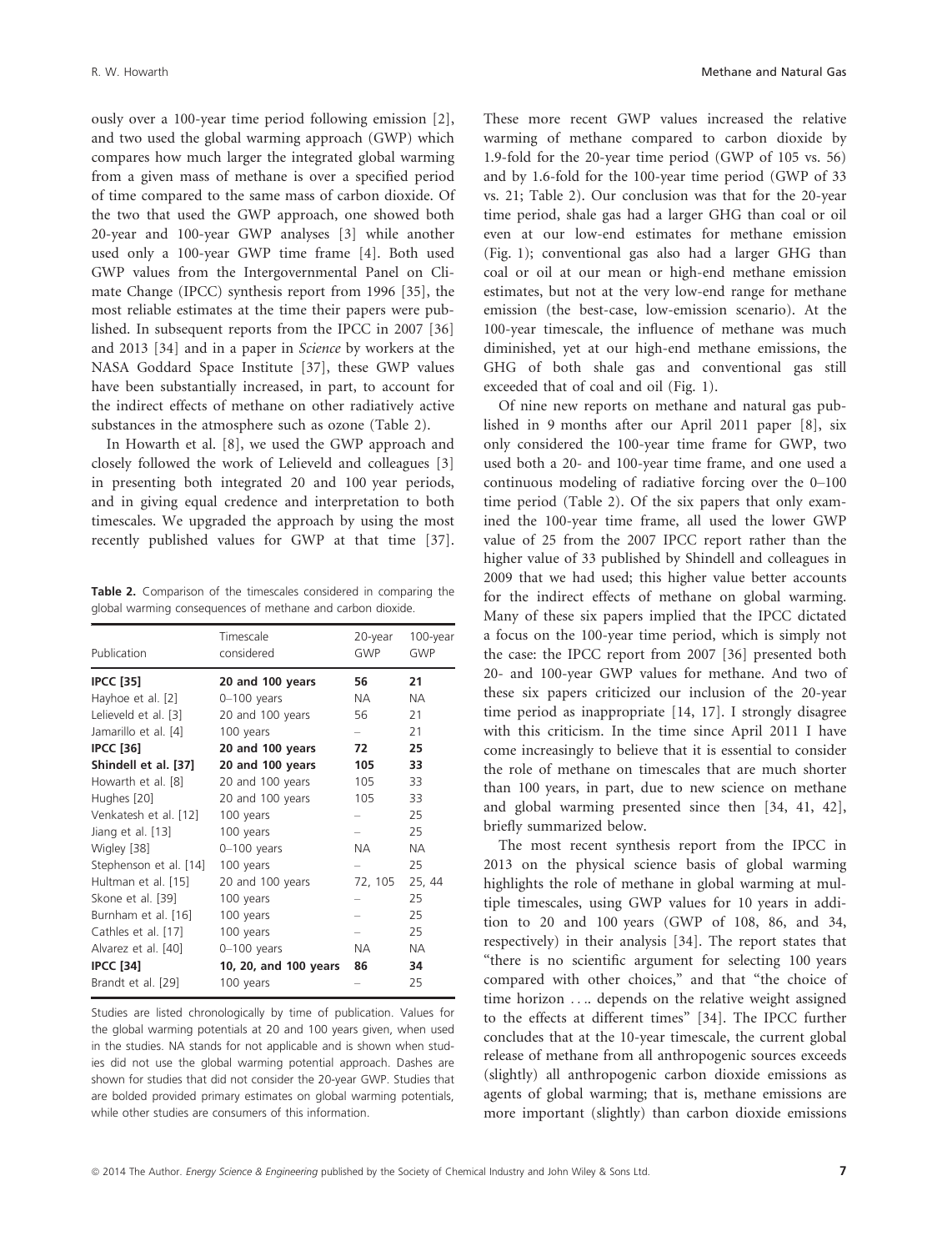for driving the current rate of global warming. At the 20 year timescale, total global emissions of methane are equivalent to over 80% of global carbon dioxide emissions. And at the 100-year timescale, current global methane emissions are equivalent to slightly less than 30% of carbon dioxide emissions [34] (Fig. 3).

This difference in the time sensitivity of the climate system to methane and carbon dioxide is critical, and not widely appreciated by the policy community and even some climate scientists. While some note how the longterm momentum of the climate system is driven by carbon dioxide [15], the climate system is far more immediately responsive to changes in methane (and other short-lived radiatively active materials in the atmosphere, such as black carbon) [41]. The model published in 2012 by Shindell and colleagues [41] and adopted by the United Nations [42] predicts that unless emissions of methane and black carbon are reduced immediately, the Earth's average surface temperature will warm by 1.5°C by about 2030 and by 2.0°C by 2045 to 2050 whether or not carbon dioxide emissions are reduced. Reducing methane and black carbon emissions, even if carbon dioxide is not controlled, would significantly slow the rate of global warming and postpone reaching the 1.5°C and 2.0°C marks by 15–20 years. Controlling carbon dioxide as well as methane and black carbon emissions further slows the rate of global warming after 2045, through at least 2070 [41, 42] (Fig. 4).

Why should we care about this warming over the next few decades? At temperatures of 1.5–2.0°C above the



Figure 3. Current global greenhouse gas emissions, as estimated by the IPCC [34], weighted for three different global warming potentials and expressed as carbon dioxide equivalents. At the 10-year time frame, global methane emissions expressed as carbon dioxide equivalents actually exceed the carbon dioxide emissions. Adapted from [34].

1890–1910 baseline, the risk of a fundamental change in the Earth's climate system becomes much greater [41–43], possibly leading to runaway feedbacks and even more global warming. Such a result would dwarf any possible benefit from reductions in carbon dioxide emissions over the next few decades (e.g., switching from coal to natural gas, which does reduce carbon dioxide but also increases methane emissions). One of many mechanisms for such catastrophic change is the melting of methane clathrates in the oceans or melting of permafrost in the Arctic. Hansen and his colleagues [43, 44] have suggested that warming of the Earth by 1.8°C may trigger a large and rapid increase in the release of such methane. While there is a wide range in both the magnitude and timing of projected carbon release from thawing permafrost and melting clathrates in the literature [45], warming consistently leads to greater release. This release can in turn cause a feedback of accelerated global warming [46].

To state the converse of the argument: the influence of today's emissions on global warming 200 or 300 years into the future will largely reflect carbon dioxide, and not



Figure 4. Observed global mean temperature from 1900 to 2009 and projected future temperature under four scenarios, relative to the mean temperature from 1890 to 1910. The scenarios include the IPCC [36] reference, reducing carbon dioxide emissions but not other greenhouse gases (" $CO<sub>2</sub>$  measures"), controlling methane, and black carbon emissions but not carbon dioxide ("CH<sub>4</sub> + BC measures"), and reducing emissions of carbon dioxide, methane, and black carbon ("CO<sub>2</sub> + CH<sub>4</sub> + BC measures"). An increase in the temperature to 1.5–2.0°C above the 1890–1910 baseline (illustrated by the yellow bar) poses risk of passing a tipping point and moving the Earth into an alternate state for the climate system. The lower bound of this danger zone, 1.5° warming, is predicted to occur by 2030 unless stringent controls on methane and black carbon emissions are initiated immediately. Controlling methane and black carbon shows more immediate results than controlling carbon dioxide emissions, although controlling all greenhouse gas emissions is essential to keeping the planet in a safe operating space for humanity. Adapted from [42].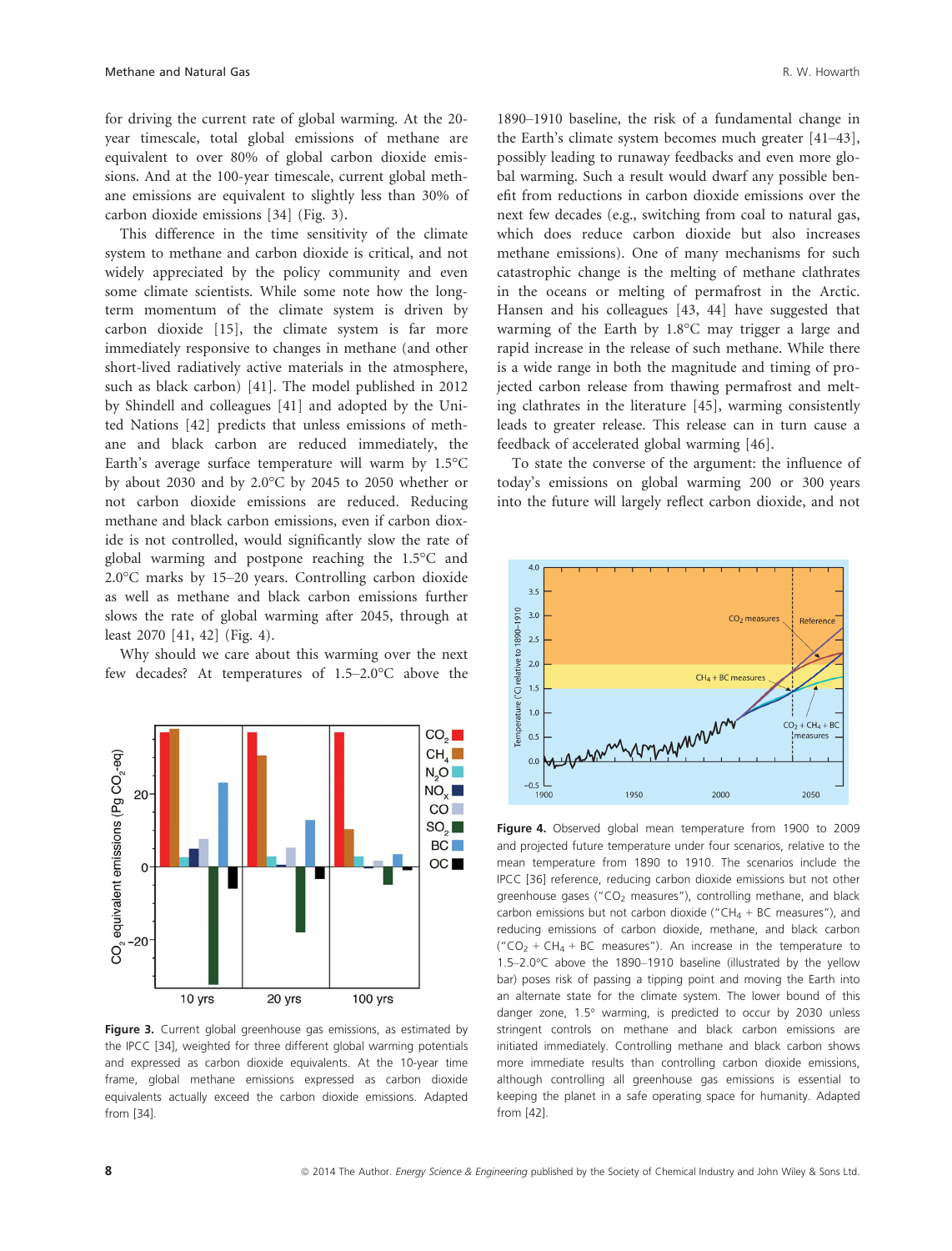methane, unless the emissions of methane lead to tipping points and a fundamental change in the climate system. And that could happen as early as within the next two to three decades.

An increasing body of science is developing rapidly that emphasizes the need to consider methane's influence over the decadal timescale, and the need to reduce methane emissions. Unfortunately, some recent guidance for life cycle assessments specify only the 100-year time frame [47, 48], and the EPA in 2014 still uses the GWP values from the IPCC 1996 assessment and only considers the 100-year time period when assessing methane emissions [49]. In doing so, they underestimate the global warming significance of methane by 1.6-fold compared to more recent values for the 100-year time frame and by four to fivefold compared to the 10- to 20-year time frames [34, 37].

### Climate Impacts of Different Natural Gas Uses

In Howarth et al. [8], we compared the greenhouse gas emissions of shale gas and conventional natural gas to those of coal and oil, all normalized to the same amount of heat production (i.e., g C of carbon dioxide equivalents per MJ of energy released in combustion). We also noted that the specific comparisons will depend on how the fuels are used, due to differences in efficiencies of use, and briefly discussed the production of electricity from coal versus shale gas as an example; electric-generating plants on average use heat energy from burning natural gas more efficiently than they do that from coal, and this is important although not usually dominant in comparing the GHGs of these fuels [8, 18–20]. We presented our main conclusions in the context of the heat production (Fig. 1), though, because evaluating the GHGs of the different fossil fuels for all of their major uses was beyond the scope of our original study, and electricity production is not the major use of natural gas. This larger goal of separately evaluating the GHGs of all the major uses of natural gas has not yet been taken on by other research groups either.

In Figure 5 (left-hand panel), I present an updated comparison of the GHGs of natural gas, diesel oil, and coal based on the best available information at this time (April 2014). Values are expressed as g C of carbon dioxide equivalents per MJ of energy released as in our 2011 paper [8] and Figure 1. The methane emissions in Figure 5 are the mean and range of estimates from the recent review by Brandt and colleagues [29] (see Fig. 2), normalized to carbon dioxide equivalents using the 20 year mean GWP value of 86 from the latest IPCC assessment [34]. As noted above, I believe the 20-year GWP is



Figure 5. Comparison of the greenhouse gas footprint for using natural gas, diesel oil, and coal for generating primary heat (left) and for using natural gas and coal for generating electricity (right). Direct and indirect carbon dioxide emissions are shown in yellow and are from Howarth et al. [8], while methane emissions shown as g C of carbon dioxide equivalents using the 2013 IPCC 20-year GWP [34] are shown in red. Methane emissions for natural gas are the mean and range for the U.S. national average reported by Brandt and colleagues [29] in their supplemental materials. Methane emissions for diesel oil and for coal are from Howarth et al. [8] For the electricity production, average U.S. efficiencies of 41.8% for gas and 32.8% for coal are assumed [20]. Several studies present data on emissions for electricity production in other units. One can convert from  $q \text{ } C$  of  $CO_{2}$ equivalents per MJ to g CO<sub>2</sub>-equivalents per kWh by multiplying by 13.2. One can convert from  $q \in G$  of  $CO<sub>2</sub>$ -equivalents per MJ to  $q \in G$  of  $CO<sub>2</sub>$ -equivalents per kWh by multiplying by 3.6.

an appropriate timescale, given the urgent need to control methane emissions globally. Estimates for coal and diesel oil are from our 2011 paper [8], using data for surfacemined coal since that dominates the U.S. market [20]. The direct and indirect emissions of carbon dioxide are combined and are the same values as in Howarth et al. [8] and Figure 1. Direct carbon dioxide emissions follow the High Heating Value convention [2, 8]. Clearly, using the best available data on rates of methane emission [29], natural gas has a very large GHG per unit of heat generated when considered at this 20-year timescale.

Of the studies listed in Tables 1 and 2 published after our 2011 paper [8], most focused just on the comparison of natural gas and coal to generate electricity, although one also considered the use of natural gas as a long-distance transportation fuel [40]. For context, over the period 2008–2013 in the United States, 31% of natural gas has been used to generate electricity and 0.1% as a transportation fuel [50]. None of the studies listed in Tables 1 and 2, other than Howarth et al. [8], considered the use of natural gas for its primary use: as a source of heat. In the United States over the last 6 years, 32% of natural gas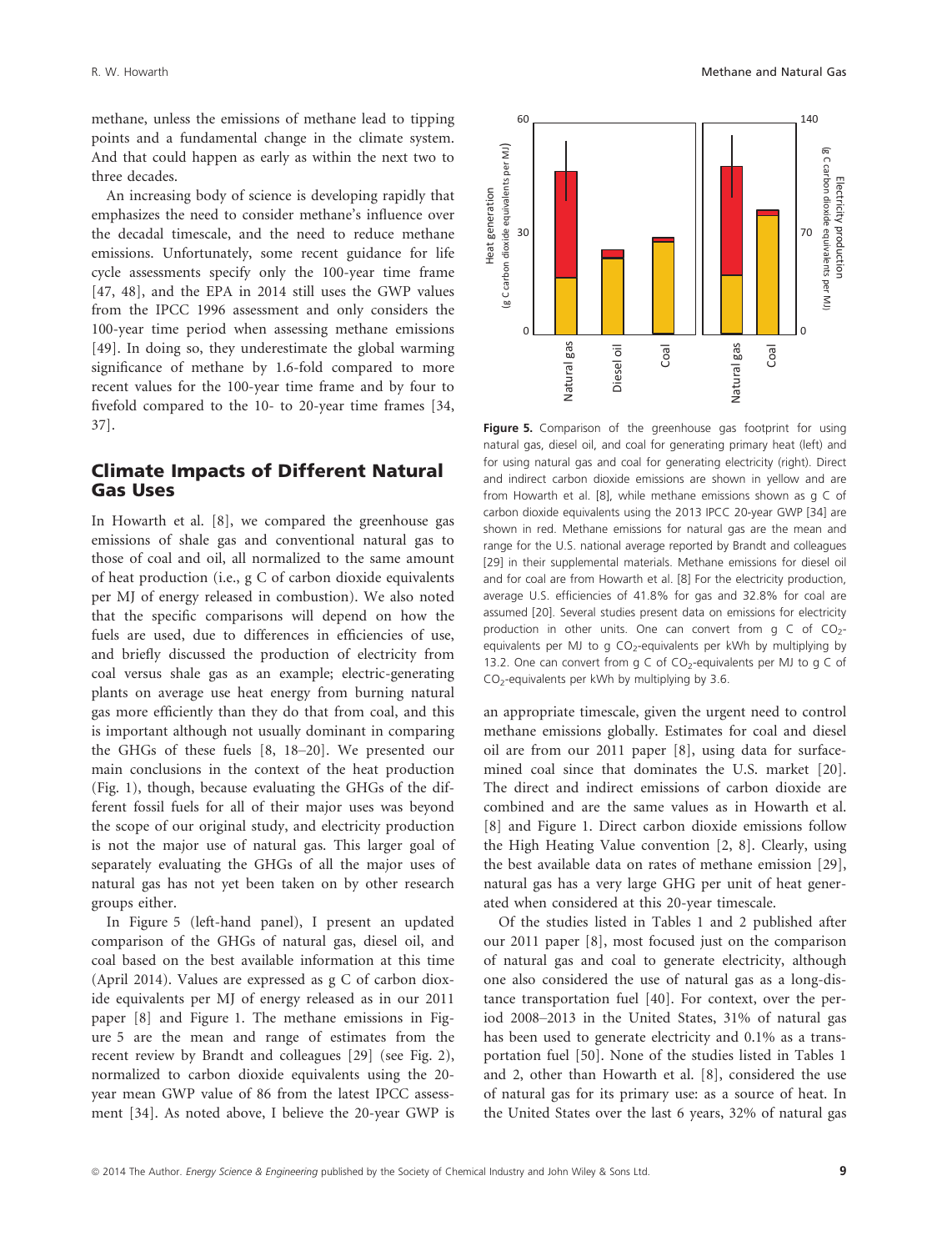has been used for residential and commercial heating and 28% for industrial process energy [50]. The focus on electricity is appropriate if the only question at hand is "how does switching out coal for natural gas in the generation of electricity affect greenhouse gas emissions?" However, policy approaches have pushed other uses of natural gas – without any scientific support – as a way to reduce greenhouse gas emissions, apparently on the mistaken belief that the analysis for electricity generation applied to these other uses. Before exploring some of these other uses of natural gas, I would like to further explore the question of electricity generation.

Many of the papers listed in Tables 1 and 2 concluded that switching from coal to natural gas for generating electricity has a positive influence on greenhouse gas emissions. Note, though, that for almost all of these papers, the conclusion was driven by a focus on only the 100-year timescale [4, 12–14, 16, 17, 29, 39], on a very low assumed level of methane emission [4, 12–14, 17, 39], or both. The differences in efficiency of use in electric power plants, comparing either current average plants or best possible technologies, are relatively small compared to the influence of the GWP on the calculation [8, 18, 20, 40]. Using a 20-year GWP framework and the methane emission estimates from Howarth et al. [8], the GHG from generating electricity with natural gas is larger than that from coal [8, 18–20]. Alvarez and colleagues [40] concluded that for electricity generation, the GHG of using natural gas was less than for coal for all time frames only if the rate of methane leakage was less than 3.2%. Their analysis used the estimates for the radiative forcing of methane from the IPCC 2007 synthesis [36], and if we correct their estimate for the data in the 2013 IPCC assessment [34], this "break-even point" becomes 2.8%. If we further consider the uncertainty in the radiative forcing of methane of 30% or more [34], this "break-even" value becomes a range of 2.4–3.2%.

In Figure 5 (right-hand panel), I compare the GHGs of natural gas and coal when used to generate electricity, again using the High Heating Value convention [2, 8], the latest IPCC value for the 20-year GWP [34] and the range of methane emission estimates reported by Brandt and colleagues [29]. No distinction is made for less downstream emissions for the pipelines that feed electric power plants, as is assumed in several other studies [12– 14, 16], simply because no data exist with which to tease apart downstream emissions specific for electric power generation [51]. This analysis uses the average efficiency for electric power plants currently operating in the United States, 41.8% for gas and 32.8% for coal [20]. The emissions per unit of energy produced as electricity are higher than for the heat generation alone, due to these corrections for efficiency. Although the difference in the footprints for using the two fuels is less for the electricity comparison than for the comparison for heat generation, at this 20-year timescale the GHG of natural gas remains greater than that of coal, even at the low-end methane emission estimate. This conclusion still holds when one compares the fuels using the best available technologies (50.2% efficiency for natural gas and 43.3% for coal [20]); the emissions per unit of electricity generated decrease for both by approximately the same amount.

For the dominant use of natural gas – heating for water, domestic and commercial space, and industrial process energy – the analysis we presented in our 2011 paper [8] and shown in Figure 1 remains the only published study before this new analysis shown in Figure 5 (left-hand panel). The updated version shown here compellingly indicates natural gas is not a climate-friendly fuel for these uses. However, the greenhouse gas consequences may in fact be worse than Figure 5 or Howarth et al. [8] indicate, as I discuss next.

A recent study supported by the American Gas Foundation promoted the in-home use of natural gas over electricity for appliances (domestic hot water, cooking) because of a supposed benefit for greenhouse gas emissions [52]. The report argues that an in-home natural gas appliance will have a higher efficiency in using the fuel (up to 92%) compared to the overall efficiency of producing and using electricity ("only about 40%," according to this study). However, they did not include methane emissions in their analysis, nor did they consider the extremely high efficiencies available for some electrical appliances, such as in-home air-sourced heat pumps for domestic hot water. For a given input of electricity, such heat pumps can produce 2.2-times more heat energy, since they are harvesting and concentrating heat from the local environment [53]. In a comparison of using inhome gas-fired water heaters or in-home high-efficiency electric heat pumps, with the electricity for the heat pumps generated by burning coal, the heat pumps had a lower GHG than did in-home use of gas if the emission rate for methane was greater than 0.7% for a 20-year GWP or 1.3% for a 100-year GWP [51]. Using the mean methane emission estimate from Howarth et al. [8] for conventional natural gas (Fig. 2) and a 20-year GWP, the in-home natural gas heater had a GHG that was twice as large as that of the heat pump [51]. Of course, an in-home heat pump powered by electricity from renewable sources such as wind and solar would have a far smaller GHG yet [54].

What about other uses of natural gas? The "Natural Gas Act," a bill introduced in the United States Congress in 2011 with bipartisan support and the backing of President Obama, would have provided tax subsidies to encourage the replacement of diesel fuel by natural gas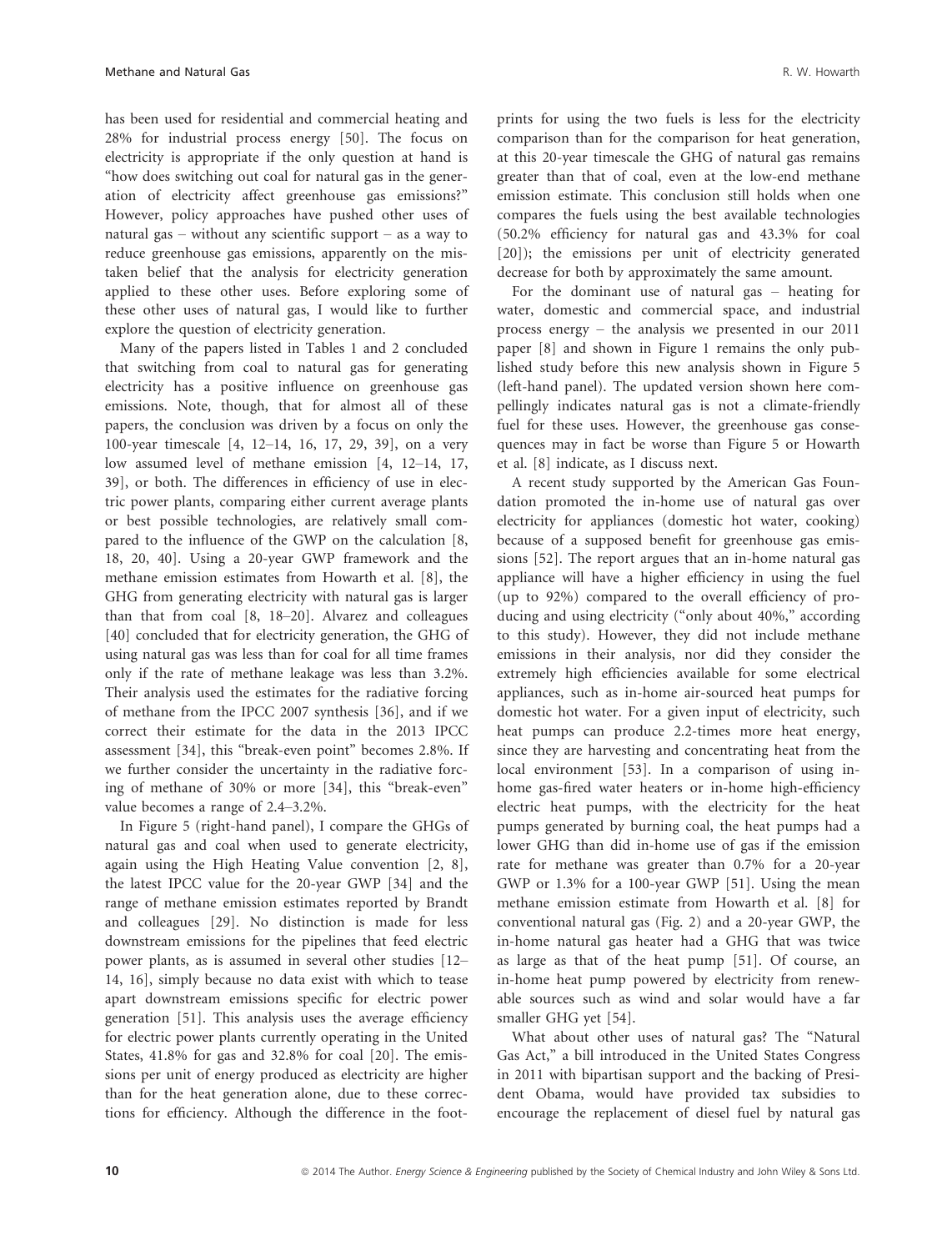for long-distance trucks and buses; the bill did not pass, in part because conservatives opposed it as "market distorting" [55, 56]. In Quebec, industry has claimed that this replacement of diesel by shale gas would reduce greenhouse gas emissions by up to 30% [57]. However, in contrast to a possible advantage in replacing coal with natural gas for electricity generation (if methane emissions can be kept low enough), using natural gas to replace diesel fuel as a long-distance transportation fuel would greatly increase greenhouse emissions [29, 40]. In part, this is because the energy of natural gas is used with less efficiency than diesel in truck engines. Furthermore, although methane emissions from transportation systems have not been well measured, one could imagine significant emissions during refueling operations for buses and trucks, as well as from venting of on-vehicle natural gas tanks to keep gas pressures significantly safe during warm weather. Despite the findings of Alvarez and colleagues published in 2012 [40], the EPA continues to indicate that switching buses from diesel fuel to natural gas reduces greenhouse gas emissions [58].

# Concluding Thoughts

By 1950, which is about the time I was born, human activity had contributed enough greenhouse gases to the atmosphere to cause a radiative forcing – the driving factor behind global warming – of 0.57 watts  $m^{-2}$  compared to before the industrial revolution [34]. Thirty years later, in 1980 when I taught my first course on the biosphere and global change, this human influence had doubled the anthropogenic radiative forcing, to 1.25 watts  $m^{-2}$  [34]. And another 30 years later, the continued release of greenhouse gases by humans has again doubled the forcing, now at 2.29 watts  $m^{-2}$  or fourfold greater than just 60 years ago [34]. The temperature of the Earth continues to rise in response at an alarming rate, and the climate scientists tell us we may reach dangerous tipping points in the climate system within just a few decades [34, 41, 42]. Is it too late to begin a serious reduction in greenhouse gas emissions? I sincerely hope not, although surely society has been very slow to respond to this risk. The use of fossil fuels is the major cause of greenhouse gas emissions, and any genuine effort to reduce emissions must begin with fossil fuels.

Is natural gas a bridge fuel? At best, using natural gas rather than coal to generate electricity might result in a very modest reduction in total greenhouse gas emissions, if those emissions can be kept below a range of 2.4–3.2% (based on [40], adjusted for the latest information on radiative forcing of methane [34]). That is a big "if," and one that will require unprecedented investment in natural gas infrastructure and regulatory oversight. For any other foreseeable use of natural gas (heating, transportation), the GHG is larger than if society chooses other fossil fuels, even with the most stringent possible control on methane emissions, if we view the consequences through the decadal GWP frame. Given the sensitivity of the global climate system to methane [41, 42], why take any risk with continuing to use natural gas at all? The current role of methane in global warming is large, contributing 1.0 watts  $m^{-2}$  out of the net total 2.29 watts  $m^{-2}$  of radiative forcing [34].

Am I recommending that we continue to use coal and oil, rather than replace these with natural gas? Not at all. Society needs to wean itself from the addiction to fossil fuels as quickly as possible. But to replace some fossil fuels (coal, oil) with another (natural gas) will not suffice as an approach to take on global warming. Rather, we should embrace the technologies of the 21st Century, and convert our energy systems to ones that rely on wind, solar, and water power [59, 60, 61]. In Jacobson et al. [54], we lay out a plan for doing this for the entire state of New York, making the state largely free of fossil fuels by 2030 and completely free by 2050. The plan relies only on technologies that are commercially available at present, and includes modern technologies such as high-efficiency heat pumps for domestic water and space heating. We estimated the cost of the plan over the time frame of implementation as less than the present cost to the residents of New York from death and disease from fossil fuel caused air pollution [54]. Only through such technological conversions can society truly address global change. Natural gas is a bridge to nowhere.

### Acknowledgments

Funding was provided by Cornell University, the Park Foundation, and the Wallace Global Fund. I thank Bongghi Hong, Roxanne Marino, Tony Ingraffea, George Woodwell, and two reviewers who have asked to remain anonymous for their valuable comments on earlier drafts of the manuscript.

# Conflict of Interest

None declared.

### References

- 1. EIA. 2013. Annual energy outlook 2013 early release. Energy Information Agency, US Department of Energy. Available at http://www.eia.gov/energy\_in\_brief/article/ about\_shale\_gas.cfm (accessed 27 December 2013).
- 2. Hayhoe, K., H. S. Kheshgi, A. K. Jain, and D. J. Wuebbles. 2002. Substitution of natural gas for coal: climatic effects of utility sector emissions. Clim. Change 54:107–139.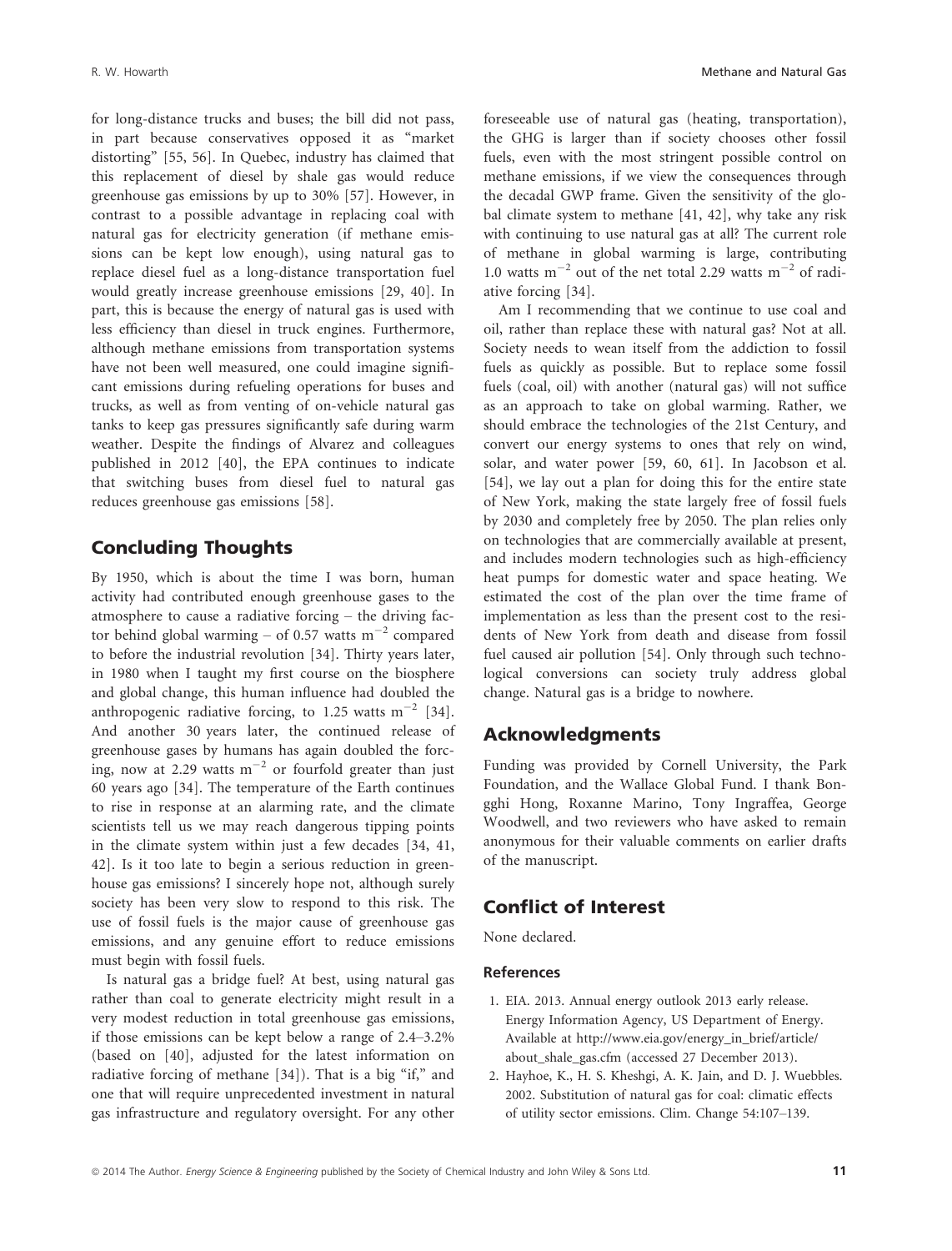- 3. Lelieveld, J., S. Lechtenbohmer, S. S. Assonov, C. A. M. Brenninkmeijer, C. Dinest, M. Fischedick, et al. 2005. Low methane leakage from gas pipelines. Nature 434: 841–842.
- 4. Jamarillo, P., W. M. Griffin, and H. S. Mathews. 2007. Comparative life-cycle air emissions of coal, domestic natural gas, LNG, and SNG for electricity generation. Environ. Sci. Technol. 41:6290–6296.
- 5. Harrison, M. R., T. M. Shires, J. K. Wessels, and R. M. Cowgill. 1996. Methane emissions from the natural gas industry. Volume 1: executive summary. EPA-600/ R-96-080a. U.S. Environmental Protection Agency, Office of Research and Development, Washington, DC.
- 6. Personal communication from Roger Fernandez, US EPA. 19 May 2011.
- 7. EPA. 2010. Greenhouse gas emissions reporting from the petroleum and natural gas industry. Background technical support document. U.S. Environmental Protection Agency, Washington, DC. Available at http://www.epa.gov/ climatechange/emissions/downloads10/Subpart-W\_TSD.pdf (accessed 24 February 2011).
- 8. Howarth, R. W., R. Santoro, and A. Ingraffea. 2011. Methane and the greenhouse gas footprint of natural gas from shale formations. Clim. Change Lett. 106:679– 690. doi: 10.1007/s10584-011-0061-5
- 9. U.S. Environmental Protection Agency Office of Inspector General. 2013. EPA needs to improve air emissions data for the oil and natural gas production sector. EPA OIG, Washington, DC.
- 10. Walsh, B. 2011. People who mattered: Mark Ruffalo, Anthony Ingraffea, Robert Howarth. Time, Person of the Year issue on line, 14 December 2011. Available at http:// content.time.com/time/specials/packages/article/ 0,28804,2101745\_2102309\_2102323,00.html (accessed 30 December 2011).
- 11. EPA. 2011. Inventory of U.S. greenhouse gas emissions and sinks: 1990–2009. 14 April 2011. U.S. Environmental Protection Agency, Washington, DC. Available at http:// epa.gov/climatechange/emissions/usinventoryreport.html (accessed 25 November 2011).
- 12. Venkatesh, A., P. Jamarillo, W. M. Griffin, and H. S. Matthews. 2011. Uncertainty in life cycle greenhouse gas emissions from United States natural gas end-uses and its effect on policy. Environ. Sci. Technol. 45:8182–8189.
- 13. Jiang, M., W. M. Griffin, C. Hendrickson, P. Jaramillo, J. van Briesen, and A. Benkatesh. 2011. Life cycle greenhouse gas emissions of Marcellus shale gas. Environ. Res. Lett. 6:034014. doi: 10.1088/1748-9326/6/3/034014
- 14. Stephenson, T., J. E. Valle, and X. Riera-Palou. 2011. Modeling the relative GHG emissions of conventional and shale gas production. Environ. Sci. Technol. 45:10757– 10764.
- 15. Hultman, N., D. Rebois, M. Scholten, and C. Ramig. 2011. The greenhouse impact of unconventional gas for

electricity generation. Environ. Res. Lett. 6:044008. doi: 10. 1088/1748-9326/6/4/044008

- 16. Burnham, A., J. Han, C. E. Clark, M. Wang, J. B. Dunn, and I. P. Rivera. 2011. Life-cycle greenhouse gas emissions of shale gas, natural gas, coal, and petroleum. Environ. Sci. Technol. 46:619–627.
- 17. Cathles, L. M., L. Brown, M. Taam, and A. Hunter. 2012. A commentary on "The greenhouse-gas footprint of natural gas in shale formations" by R.W. Howarth, R. Santoro, and Anthony Ingraffea. Clim. Change 113:525– 535.
- 18. Howarth, R. W., R. Santoro, A. Ingraffea. Venting and leakage of methane from shale gas development: reply to Cathles et al. 2012. Clim. Change 113:537–549. doi: 10. 1007/s10584-012-0401-0
- 19. Howarth, R. W., D. Shindell, R. Santoro, A. Ingraffea, N. Phillips, and A. Townsend-Small. 2012. Methane emissions from natural gas systems. Background paper prepared for the National Climate Assessment, Reference # 2011-003, Office of Science & Technology Policy Assessment, Washington, DC. Available at http://www. eeb.cornell.edu/howarth/Howarth%20et%20al.%20–% 20National%20Climate%20Assessment.pdf (accessed 1 March 2012).
- 20. Hughes, D. 2011. Lifecycle greenhouse gas emissions from shale gas compared to coal: an analysis of two conflicting studies. Post Carbon Institute, Santa Rosa, CA. Available at http://www.postcarbon.org/reports/ PCI-Hughes-NETL-Cornell-Comparison.pdf (accessed 30 October 2011).
- 21. Howarth, R. W., and A. Ingraffea. 2011. Should fracking stop? Yes, it is too high risk. Nature 477:271–273.
- 22. USGS. 2012. Variability of distributions of well-scale estimated ultimate recovery for continuous (unconventional) oil and gas resources in the United States. U.S. Geological Survey, USGS Open-File Report 2012–1118. Available at http://pubs.usgs.gov/of/2012/1118/ (accessed 5 January 2014).
- 23. Phillips, N. G., R. Ackley, E. R. Crosson, A. Down, L. Hutyra, M. Brondfield, et al. 2013. Mapping urban pipeline leaks: methane leaks across Boston. Environ. Pollut. 173:1–4.
- 24. Jackson, R. B., A. Down, N. G. Phillips, R. C. Ackley, C. W. Cook, D. L. Plata, et al. 2014. Natural gas pipeline leaks across Washington, DC. Environ. Sci. Technol. 48:2051–2058.
- 25. Townsend-Small, A., S. C. Tyler, D. E. Pataki, X. Xu, and L. E. Christensen. 2012. Isotopic measurements of atmospheric methane in Los Angeles, California, USA reveal the influence of "fugitive" fossil fuel emissions. J. Geophys. Res. 117:D07308.
- 26. Pétron, G., G. Frost, B. T. Miller, A. I. Hirsch, S. A. Montzka, A. Karion, et al. 2012. Hydrocarbon emissions characterization in the Colorado Front Range – a pilot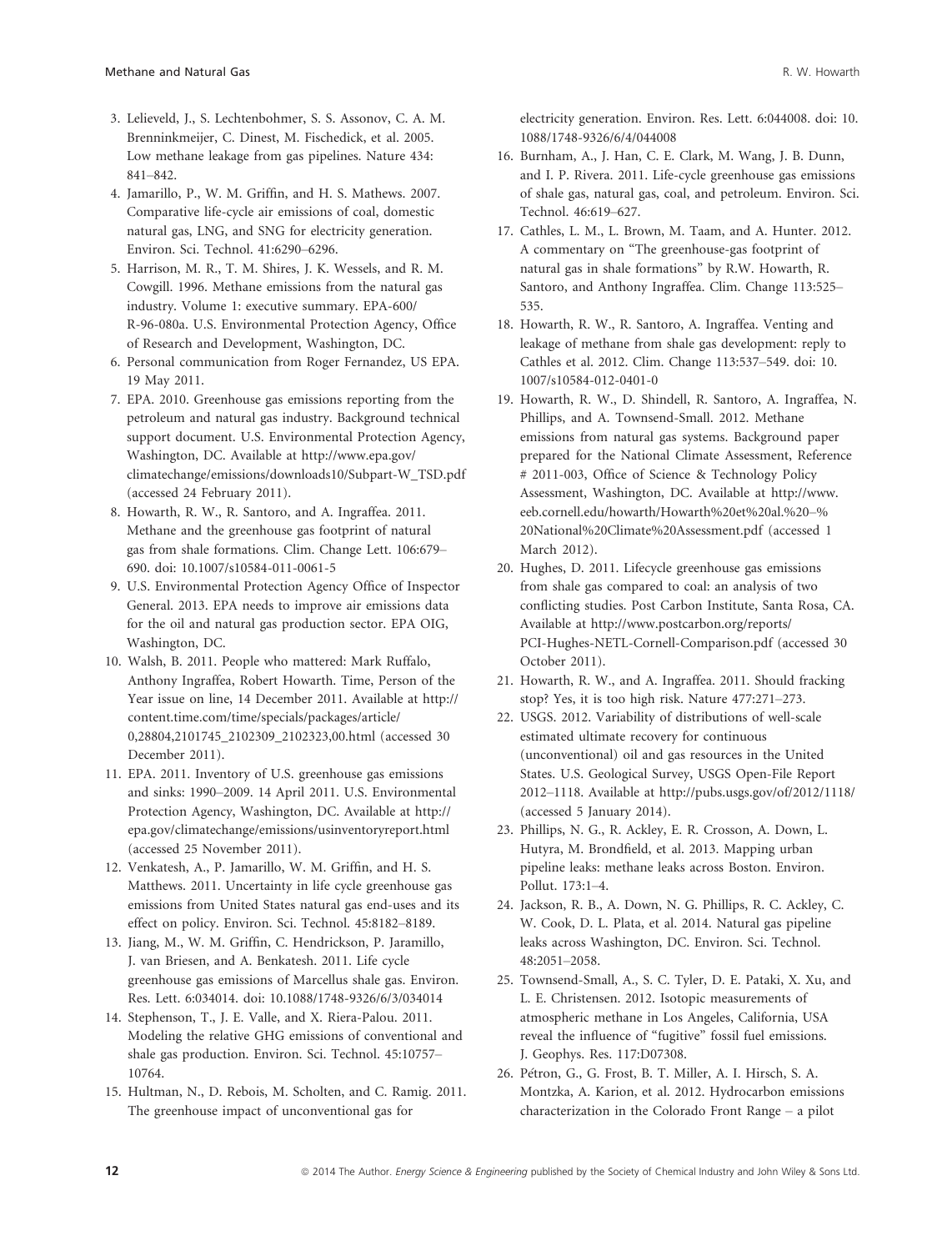study. J. Geophys. Res. 117:D04304. doi: 10.1029/ 2011JD016360

- 27. Karion, A., C. Sweeney, G. Pétron, G. Frost, R. M. Hardesty, J. Kofler, et al. 2013. Methane emissions estimate from airborne measurements over a western United States natural gas field. Geophys. Res. Lett. 40:4393–4397.
- 28. Caulton, D. R., P. B. Shepson, R. L. Santoro, J. P. Sparks, R. W. Howarth, A. Ingaffea, et al. 2014. Toward a better understanding and quantification of methane emissions from shale gas development. Proc. Natl. Acad. Sci. USA 111:6237–6242.
- 29. Brandt, A. F., G. A. Heath, E. A. Kort, F. O. O'Sullivan, G. Pétron, S. M. Jordaan, et al. 2014. Methane leaks from North American natural gas systems. Science 343:733–735.
- 30. Allen, D. T., V. M. Torres, K. Thomas, D. W. Sullivan, M. Harrison, A. Hendler, et al. 2013. Measurements of methane emissions at natural gas production sites in the United States. Proc. Natl. Acad. Sci. USA 110:17768– 17773.
- 31. Shires, T., and M. Lev-On 2012. P. 48 in Characterizing pivotal sources of methane emissions from unconventional natural gas production: summary and analysis of API and ANGA survey responses. American Petroleum Institute, American Natural Gas Alliance, Washington, DC.
- 32. Miller, S. M., S. C. Wofsy, A. M. Michalak, E. A. Kort, A. E. Andrews, S. C. Biraud, et al. 2013. Anthropogenic emissions of methane in the United States. Proc. Natl. Acad. Sci. USA 110:20018–20022.
- 33. Romm, J. 2014. By the time natural gas has a net climate benefit, you'll likely be dead and the climate ruined. Climate Progress, 19 February 2014. Available at http:// thinkprogress.org/climate/2014/02/19/3296831/ natural-gas-climate-benefit/# (accessed 2 March 2014).
- 34. IPCC. 2013. Climate change 2013: the physical science basis. Intergovernmental Panel on Climate Change. Available at https://www.ipcc.ch/report/ar5/wg1/ (accessed 10 January 2014).
- 35. IPCC. 1996. IPCC second assessment, climate change, 1995. Intergovernmental Panel on Climate Change. Available at http://www.ipcc.ch/pdf/climate-changes-1995/ ipcc-2nd-assessment/2nd-assessment-en.pdf (accessed 22 February 2014).
- 36. IPCC. 2007. IPCC Fourth Assessment Report (AR4), Working Group 1, the physical science basis. Intergovernmental Panel on Climate Change. Available at http://www.ipcc.ch/publications\_and\_data/ar4/wg1/en/ contents.html (accessed 22 February 2014).
- 37. Shindell, D. T., G. Faluvegi, D. M. Koch, G. A. Schmidt, N. Unger, and S. E. Bauer. 2009. Improved attribution of climate forcing to emissions. Science 326:716–718.
- 38. Wigley, T. M. L. 2011. Coal to gas: the influence of methane leakage. Clim. Change Lett. 108:601–608.
- 39. Skone, T. J., J. Littlefield, and J. Marriott. 2011. Life cycle greenhouse gas inventory of natural gas extraction, delivery and electricity production. Final report 24 October 2011 (DOE/NETL-2011/1522). U.S. Department of Energy, National Energy Technology Laboratory, Pittsburgh, PA.
- 40. Alvarez, R. A., S. W. Pacala, J. J. Winebrake, W. L. Chameides, and S. P. Hamburg. 2012. Greater focus needed on methane leakage from natural gas infrastructure. Proc. Natl. Acad. Sci. USA 109:6435–6440. doi: 10.1073/pnas.1202407109
- 41. Shindell, D., J. C. I. Kuylenstierna, E. Vignati, R. van Dingenen, M. Amann, Z. Klimont, et al. 2012. Simultaneously mitigating near-term climate change and improving human health and food security. Science 335:183–189.
- 42. UNEP/WMO. 2011. Integrated assessment of black carbon and tropospheric ozone: summary for decision makers. United Nations Environment Programme and the World Meteorological Organization, Nairobi, Kenya.
- 43. Hansen, J., M. Sato, P. Kharecha, G. Russell, D. W. Lea, and M. Siddall. 2007. Climate change and trace gases. Philos. Trans. R. Soc. A 365:1925–1954.
- 44. Hansen, J., and M. Sato. 2004. Greenhouse gas growth rates. Proc. Natl. Acad. Sci. USA 101:16109–16114.
- 45. Schaefer, K., T. Zhang, L. Bruhwiler, and A. Barrett. 2011. Amount and timing of permafrost carbon release in response to climate warming. Tellus 63:165–180. doi: 10.1111/j.1600-0889.2011.00527.x
- 46. Zimov, S. A., E. A. G. Schuur, and F. S. Chapin. 2006. Permafrost and the global carbon budget. Science 312:1612–1613.
- 47. BSI. 2011. Specification for the assessment of the life cycle greenhouse gas emissions of goods and services. British Standards Institute, Lond.
- 48. WRI/WBCSD. 2012. Product life cycle accounting and reporting standard. World Resources Institute, Washington, DC.
- 49. EPA. 2014. Overview of greenhouse gases. US Environmental Protection Agency. Available at http://epa. gov/climatechange/ghgemissions/gases/ch4.html (accessed 17 February 2014).
- 50. EIA. 2014. Natural gas consumption by end use. Energy Information Agency, US Department of Energy. Available at http://www.eia.gov/dnav/ng/ng\_cons\_sum\_dcu\_nus\_a. htm (accessed 3 March 2014).
- 51. Hong, B., and R. W. Howarth. In review. Assessing an acceptable level of methane emissions from using natural gas: domestic hot water example.
- 52. IHS CERA. 2014. Fueling the future with natural gas: bringing it home. Executive Summary. January 2014. Available at www.fuelingthefuture.org/assets/content/ AGF-Fueling-the-Future-Study.pdf (accessed 2 March 2014).